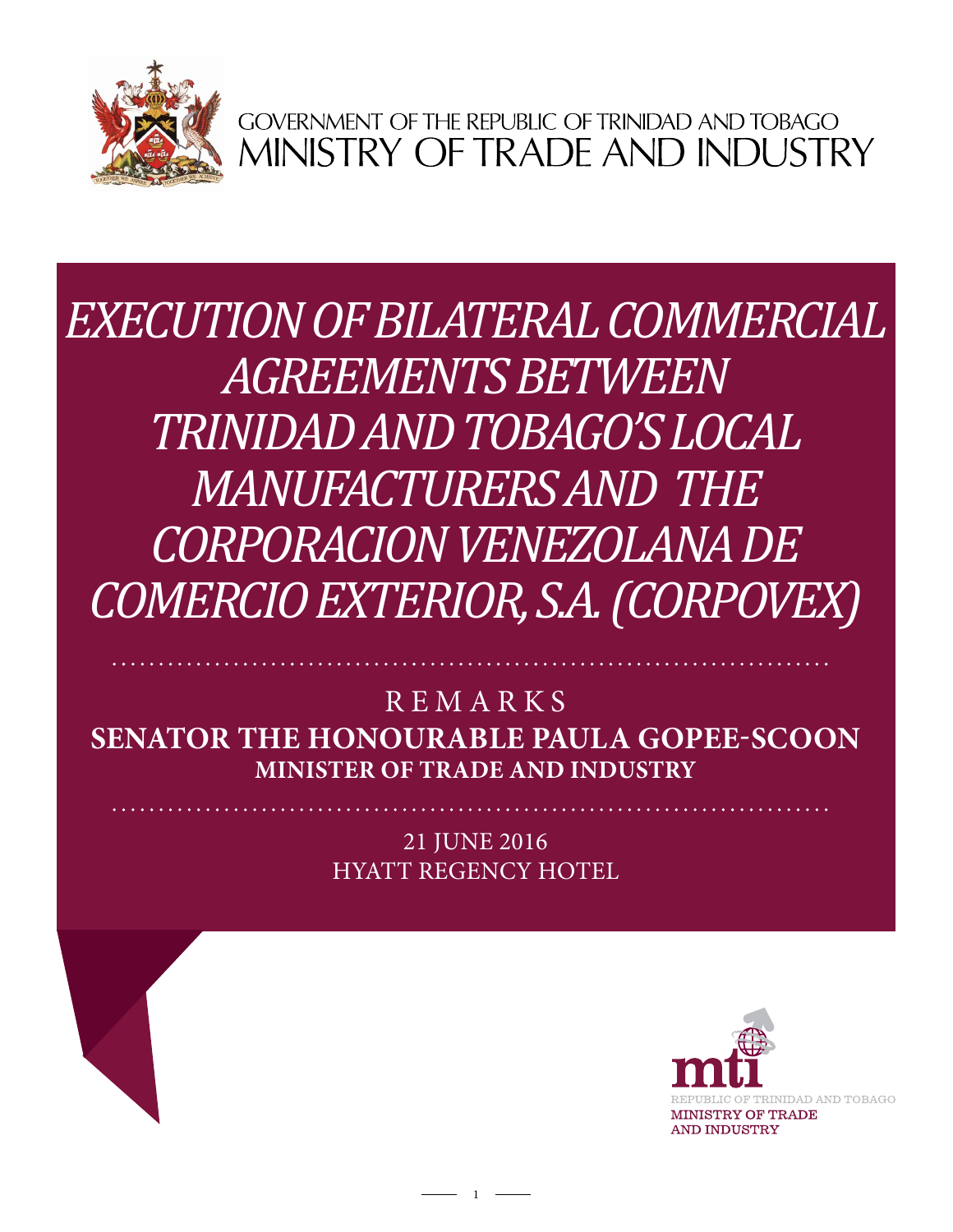On behalf of the Government of Trinidad and Tobago let me welcome His Excellency Honorable Miguel Pérez Abad, Vice President, Economic Affairs and Minister of Trade and Industry of the Bolivarian Republic of Venezuela, a special welcome also to Major General Giuseppe Yoffreda Yorio, President, Venezuelan Foreign Trade Corporation, S.A. (CORPOVEX) and his Delegation. Today represents a significant milestone in the economic relationship between the Republic of Trinidad and Tobago and Venezuela which is more than just our closest neighbour, but also our brother in the global community.

You would recall that upon coming into Office in October 2015 – a number of initiatives were embarked upon in the areas of Energy, Security, Culture and Trade. This was followed by a visit of His Excellency President Maduro less than one month ago, which concretised further energy initiatives by way of the signing of several agreements.

Announced then was the availability of a revolving US50 million facility for manufactured goods. This was immediately followed by technical exchanges and discussions between both countries.

We currently have a delegation headed by Coronel Renier Urbaez Fermin, Vice-Minister of Domestic Trade, Ministry of People Power for Industry and Commerce.

More recently during negotiations between the period 18-20 June 21, 2016 the following were agreed:

- Agreement on the exportation of 12 products from Trinidad and Tobago over an initial 3 month period;
- Products include food items ketchup, mayo, flour, white rice, margarine, chicken, powdered milk and spaghetti;
- Total value for food items alone once all shipments can be made is approximately USD 24 million and 12.6 Tonns in weight. Other items to be exported include bath and laundry soaps and toilet paper worth over **USD2.5million.** Therefore, the total value of this initial arrangement is estimated at USD26.9million.
- The Products will be shipped to three cities in eastern Venezuela Cumana, Carupano and Guiria;
- The First shipment is scheduled to leave as early as Thursday to be continued regularly within in the initial 3 month and continuing thereafter
- It is that the Government shall be assisting with the logistics to get all products to Venezuela from our local manufacturers.

It is to be noted that in order for these arrangements to be workable, there must be on the side of the Trinidad and Tobago private sector the ability to promote reliable supply. On the Venezuelan side, there must be a secure payment regime.

The Government and the private sector believes that trade with Venezuela can provide valuable opportunities for immediate and expanded market access which can be mutually beneficial to both countries and in particular, in boosting the output of the domestic manufacturing sector.

The local private sector led by our manufacturers has certainly demonstrated its agility and efficiency in grasping the opportunity to export to a market which is far larger than it and in fact larger than the CARICOM market collectively. We are placing the responsibility of supply on the Trinidad and Tobago Manufacturers' Association and the private sector mindful however, the duty to continue to supply the domestic market.

 $\overline{\phantom{a}}$  2  $\overline{\phantom{a}}$